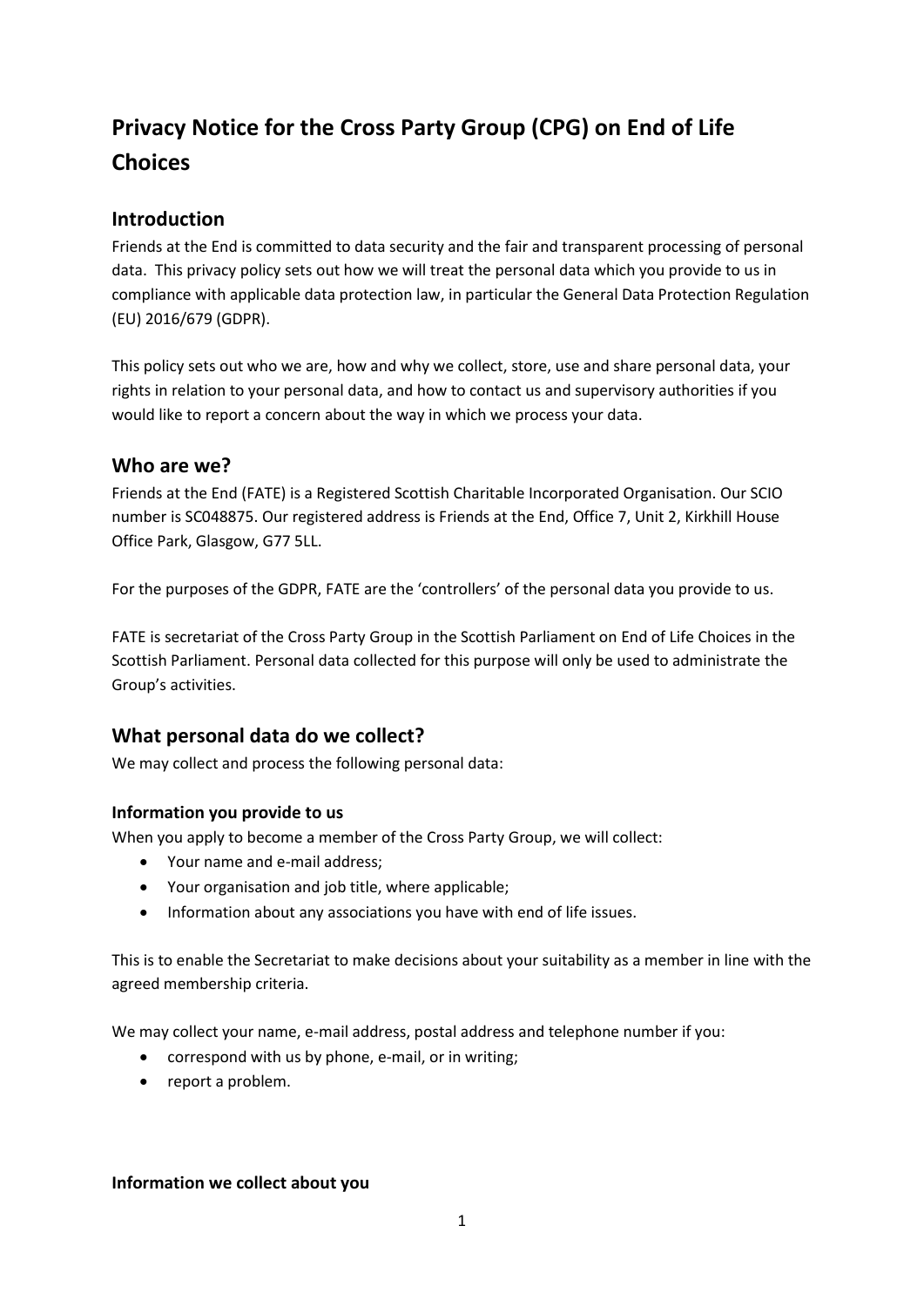If you visit our website, we may automatically collect information about your activity via cookies. We only use this information for statistical analysis purposes and then the data is removed from the system.

For more information please see the Friends at the End website [https://www.friends-at-the](https://www.friends-at-the-end.org.uk/privacy-cookie-policy/)[end.org.uk/privacy-cookie-policy/](https://www.friends-at-the-end.org.uk/privacy-cookie-policy/)

#### **Information we receive from other sources**

We also receive information about you if you provide it to other joint secretary/s of the Cross Party Group, to allow us to share administration of the Group.

# **How do we use your personal data?**

When we ask you to supply us with personal data we will make it clear whether the personal data we are asking for must be supplied so that we can provide services to you, and whether the supply of any personal data we ask for is optional.

## **Legitimate interests:**

We may use your personal data where this is necessary for purposes which are in our legitimate interests.

These interests are:

- communicating with you about activities carried out by the Cross Party Group;
- communicating with you about activities carried out by member organisations of the Cross Party Group which may be of interest to you;
- communicating with you in relation to any issues, complaints, or disputes;
- improving the quality of experience when you interact with the Cross Party Group, for example via surveys;
- complying with the rules for Cross Party Groups in the Scottish Parliament, overseen by the Standards, Procedures and Public Appointments Committee. These include:
	- o providing minutes of all meetings, including an attendance list, which will be made publicly available;
	- $\circ$  providing an Annual Return, including a membership list, which will be made publicly available.

More information on the Cross Party Group rules may be found here: <http://www.parliament.scot/msps/102152.aspx>

You have the right to object to the processing of your personal data on the basis of legitimate interests as set out below, under the heading **Your Rights**.

## **Where required by law:**

We may also process your personal data if required by law, including responding to requests by government or law enforcement authorities, or for the prevention of crime or fraud.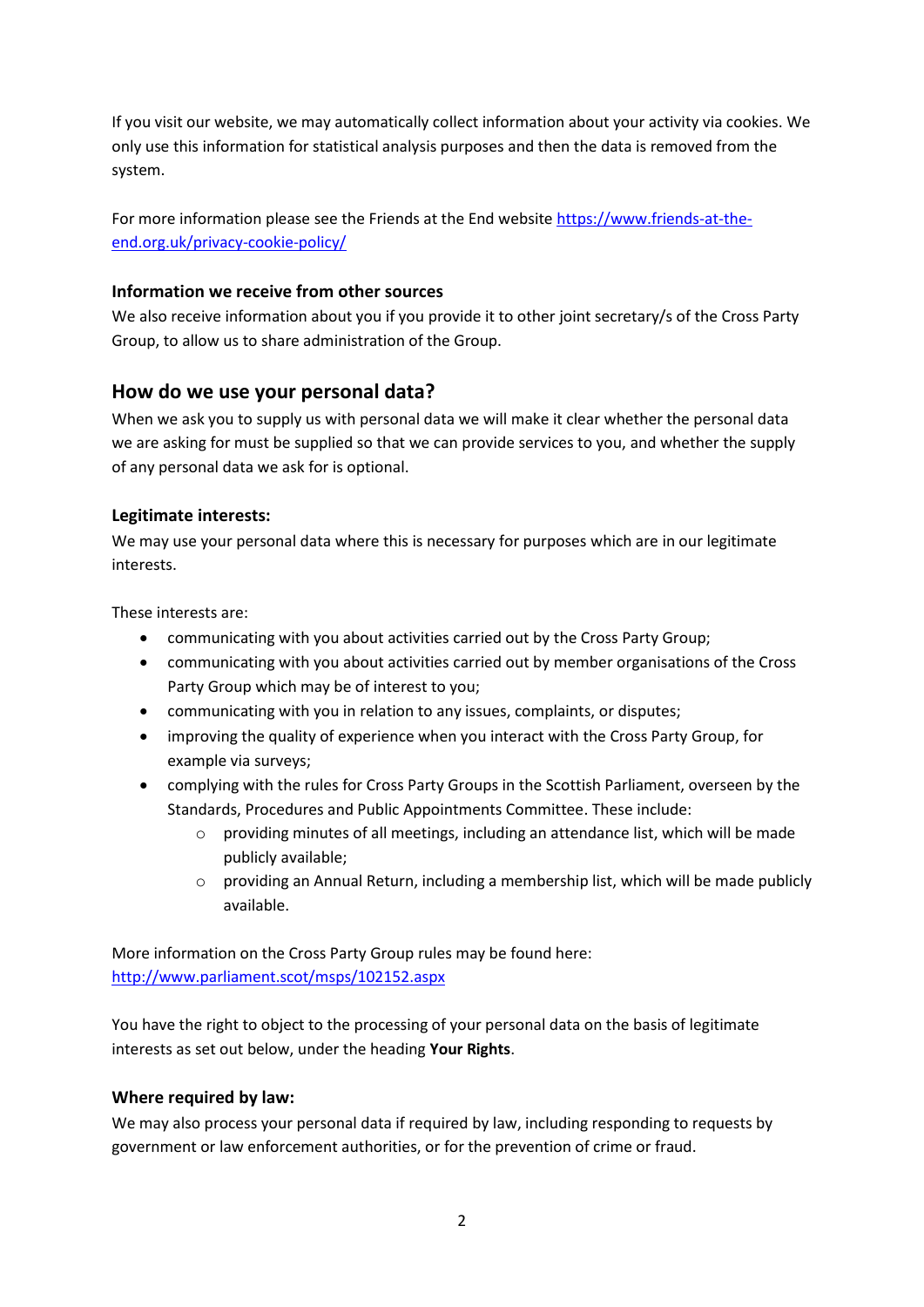## **Who do we share your personal data with?**

We will share your personal data with other joint secretary/s of the Cross Party Group, to allow us to share administration of the Group.

We will provide data to the Standards, Procedures and Public Appointments Committee in the Scottish Parliament in order to comply with the rules for Cross Party Groups. This will include minutes of all meetings, including an attendance list, and an Annual Return, including a membership list. These will be made publicly available.

We may share your personal data with trusted third parties, including service providers contracted to us in connection with provision of the products and services such as providers of IT services and customer relationship management services, e.g. marketing services; analytics and search engine providers that assist us in the improvement and optimisation of our websites.

We will ensure there is a contract in place between us and the third parties listed above, which will include obligations in relation to the confidentiality, security, and lawful processing of any personal data shared with them.

Where a third party recipient is located outside the European Economic Area, we will ensure that the transfer of personal data will be protected by appropriate safeguards, namely the use of standard data protection clauses adopted or approved by the European Commission where the data protection authority does not believe that the third country has adequate data protection laws.

We will share personal data with law enforcement or other authorities if required by applicable law.

# **How long will FATE keep your personal data?**

If your membership of the Cross Party Group is declined on application, we will destroy your data within three months.

If your membership of the Cross Party Group is approved, we will retain your personal data for the duration of your membership of the Cross Party Group, and for a period of one year following its termination or expiry, to ensure we are able to comply with any contractual, legal, audit and other regulatory requirements, or any orders from competent courts or authorities.

You may change your preferences or unsubscribe from communications at any time by contacting FATE directly at the email or postal address given below.

## **Where do we store your personal data and how is it protected?**

We take all reasonable steps to ensure that our staff protect your personal data and are aware of their information security obligations. We limit access to your personal data to those who have a genuine business need to know it.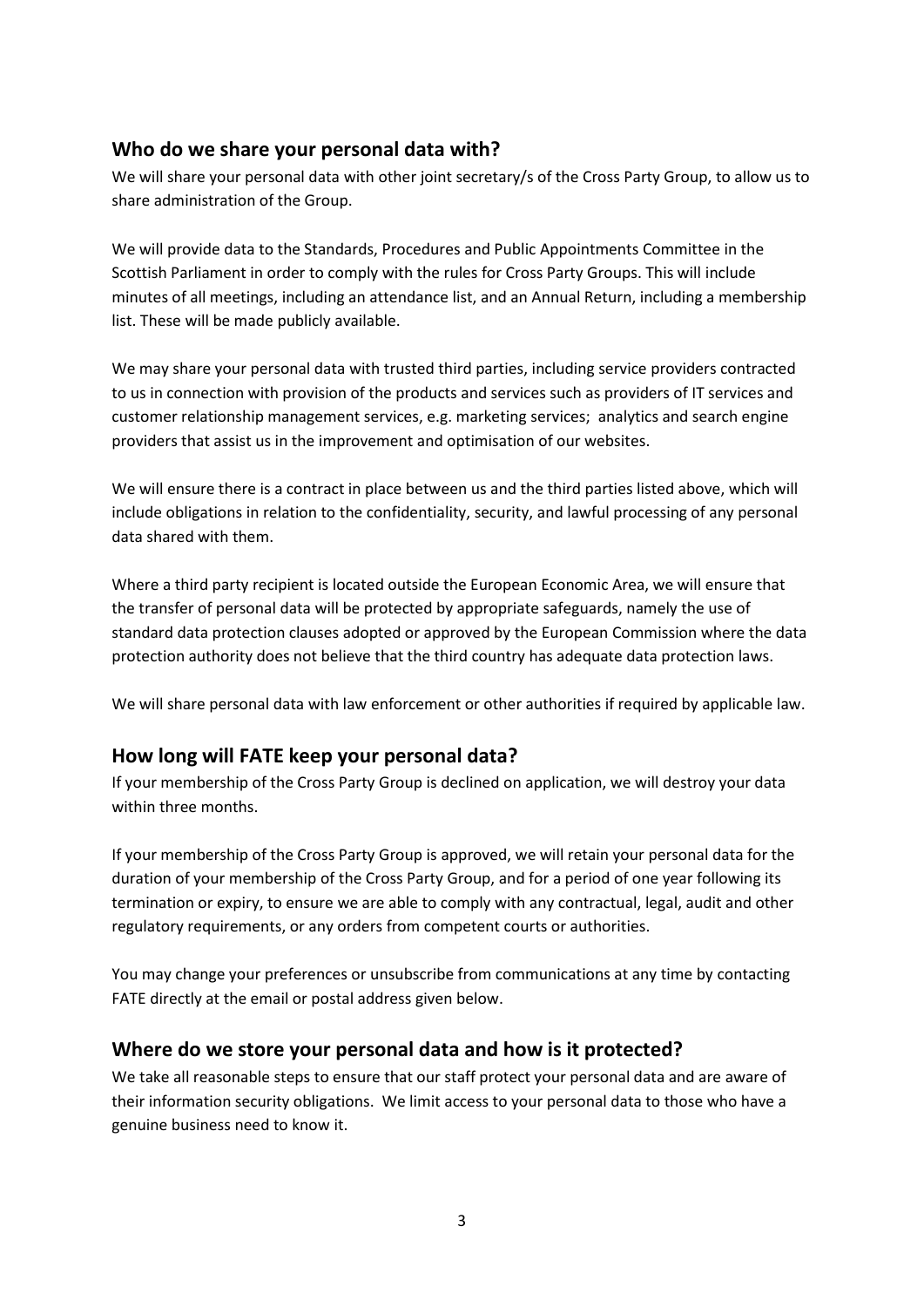We take reasonable steps to protect your personal data from loss or destruction. We also have procedures in place to deal with any suspected data security breach. We will notify you and any applicable regulator of a suspected data security breach where we are legally required to do so.

Once we have received your personal data, we will use strict procedures and security features to try to prevent unauthorised access.

When required, electronic data will be deleted securely and paper records will be shredded. The date this happens will be recorded. Electronic data held in our secure backup will be automatically wiped 90 days after it is deleted by FATE.

## **Your Rights**

Under the GDPR, you have various rights with respect to our use of your personal data:

#### **Right to Access**

You have the right to request a copy of the personal data that we hold about you by contacting us at the email or postal address given below. Please include with your request information that will enable us to verify your identity. We will respond with 30 days of request.

Please note that there are exceptions to this right. We may be unable to make all information available to you if, for example, making the information available to you would reveal personal data about another person, if we are legally prevented from disclosing such information, or if your request is manifestly unfounded or excessive. We may make an administrative charge for this service in certain circumstances, which will not be larger than the cost to FATE to provide the requested information.

#### **Right to Rectification**

We aim to keep your personal data accurate and complete. We encourage you to contact us using the contact details provided below to let us know if any of your personal data is not accurate or if it changes, so that we can keep your personal data up-to-date. We will respond to any such requests within one month.

#### **Right to Erasure**

You have the right to request the deletion of your personal data where, for example, the personal data are no longer necessary for the purposes for which they were collected, where you withdraw your consent to processing, where there is no overriding legitimate interest for us to continue to process your personal data, or if your personal data has been unlawfully processed. If you would like to request that your personal data is erased, please contact us using the contact details provided below. We will respond to any such requests within one month.

#### **Right to Object**

In certain circumstances, you have the right to object to the processing of your personal data where, for example, your personal data is being processed on the basis of legitimate interests and there is no overriding legitimate interest for us to continue to process your personal data, or if your data is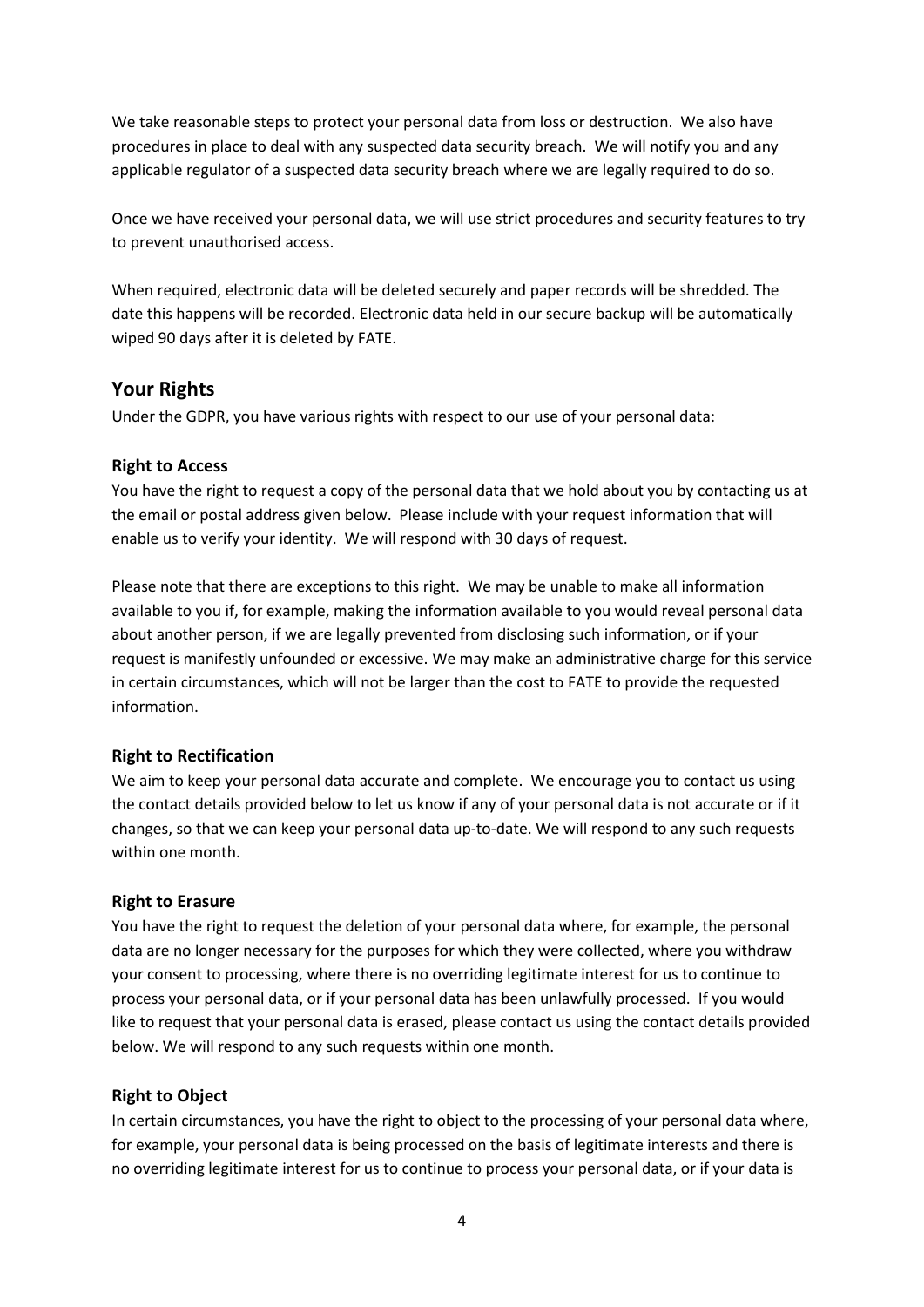being processed for direct marketing purposes. If you would like to object to the processing of your personal data, please contact us using the contact details provided below.

## **Right to Restrict Processing**

In certain circumstances, you have the right to request that we restrict the further processing of your personal data. This right arises where, for example, you have contested the accuracy of the personal data we hold about you and we are verifying the information, you have objected to processing based on legitimate interests and we are considering whether there are any overriding legitimate interests, or the processing is unlawful and you elect that processing is restricted rather than deleted. Please contact us using the contact details provided below.

## **Right to Data Portability**

In certain circumstances, you have the right to request that some of your personal data is provided to you, or to another data controller, in a commonly used, machine-readable format. This right arises where you have provided your personal data to us, the processing is based on consent or the performance of a contract, and processing is carried out by automated means. If you would like to request that your personal data is ported to you, please contact us using the contact details provided below.

Please note that the GDPR sets out exceptions to these rights. If we are unable to comply with your request due to an exception we will explain this to you in our response.

# **Contact**

If you have any queries about this Policy, the way in which FATE process personal data, or about exercising any of your rights, please send an email to [info@friends-at-the-end.org.uk](mailto:info@friends-at-the-end.org.uk) or write to:

Chief Executive Officer Friends at the End Office 7, Unit 2 Kirkhill House Office Park Glasgow G77 5LL

# **Complaints**

If you believe that your data protection rights may have been breached, and we have been unable to resolve your concern, you may lodge a complaint with the Information Commissioner's Office (ICO) [www.ico.org.uk](http://www.ico.org.uk/)

Information Commissioner's Office Wycliffe House Water Lane Wilmslow Cheshire